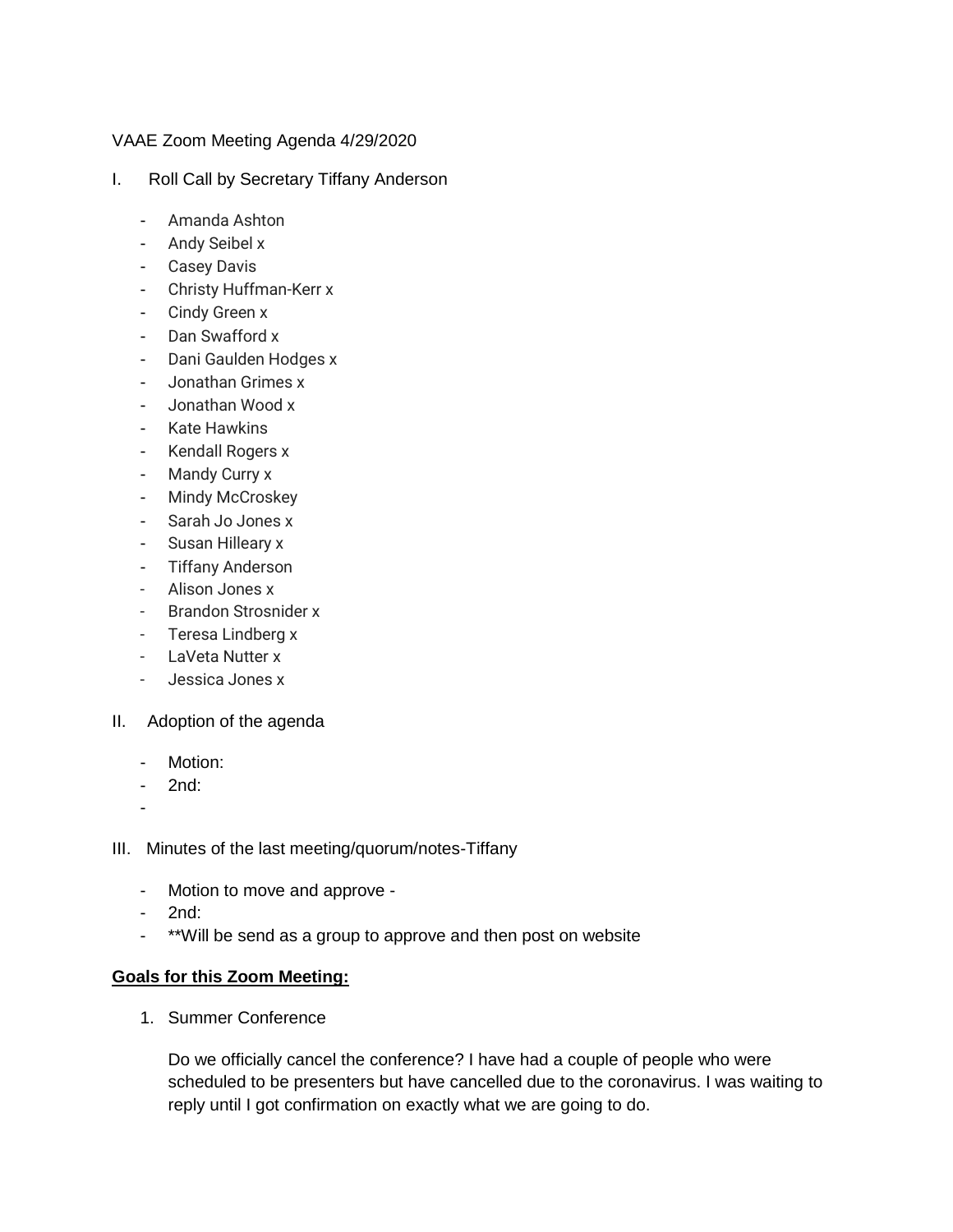Cindy Green - Her area (Central) was very vocal. Majority said cancel over the summer, face to face. Would like to see some type of virtual conference for certification or recertification categories. Other topics included Social Media to really give your Ag Program PR by Mark Moran (glad to run it). Spotsylvania would like to see a Flipped classroom professional development. Hold on any elections for now until next year.

Dani Hodges - Virtual conference. Her county is requiring some type of PD and documentation so something specific to Ag would be beneficial.

Teresa- National is putting out a lot of virtual PD. When the link is shared she will pass along to the listserve.

LaVeta - Sending out the Monday Morning Monitor and it includes PD information links within that email. She thinks it's Tuesdays around 1pm. Sent a list of resources, Tuesday April 28, for Ag teachers across the State especially for Plant Science Pathway. There are some for teaching virtually, etc. Should we not go back to school we need as much PD to get ready for that possibility to be prepared then not to be. Check that sight.

Dan - Are we allowed to host PD? Thought we were not after leaving the last meeting…. LaVeta: VDOE will not provide any funding over the summer for PD…. Teresa: If the hotel doesn't let us out of the contract we are stuck with the rooms that we booked…. Sarah: Sounds like we have to cancel the physical conference whether they let us out of contract or not…. So what are the costs, how do we recuperate loss?

Suggested to negotiate with hotel to hold Winter or next years… what we owe right now: contracted for 64 rooms at 94 per night x 3 and to spend 9,000 on banquet…. We have offered to move it to 2021… Hotel is not legally responsible to let us out of contract due to after June 10 restriction…. We have paid them almost 3,000 so far.

Andy was told to cancel the contract previously so a motion is not needed for it to carry.

Teresa is going to tell conference presenters it has been cancelled and looking to be in Suffolk next year.

## 2. Nominations for NAAE/VAAE awards.

Remember VP's you need to have the nominees by tomorrow's meeting. I have the nomination letter, once you send me the nominations I can send you the letter.

Some people have already sent in. Please try to get nominations by tomorrow, Thursday.

Christy - push recognition to next conference and just announce both during that time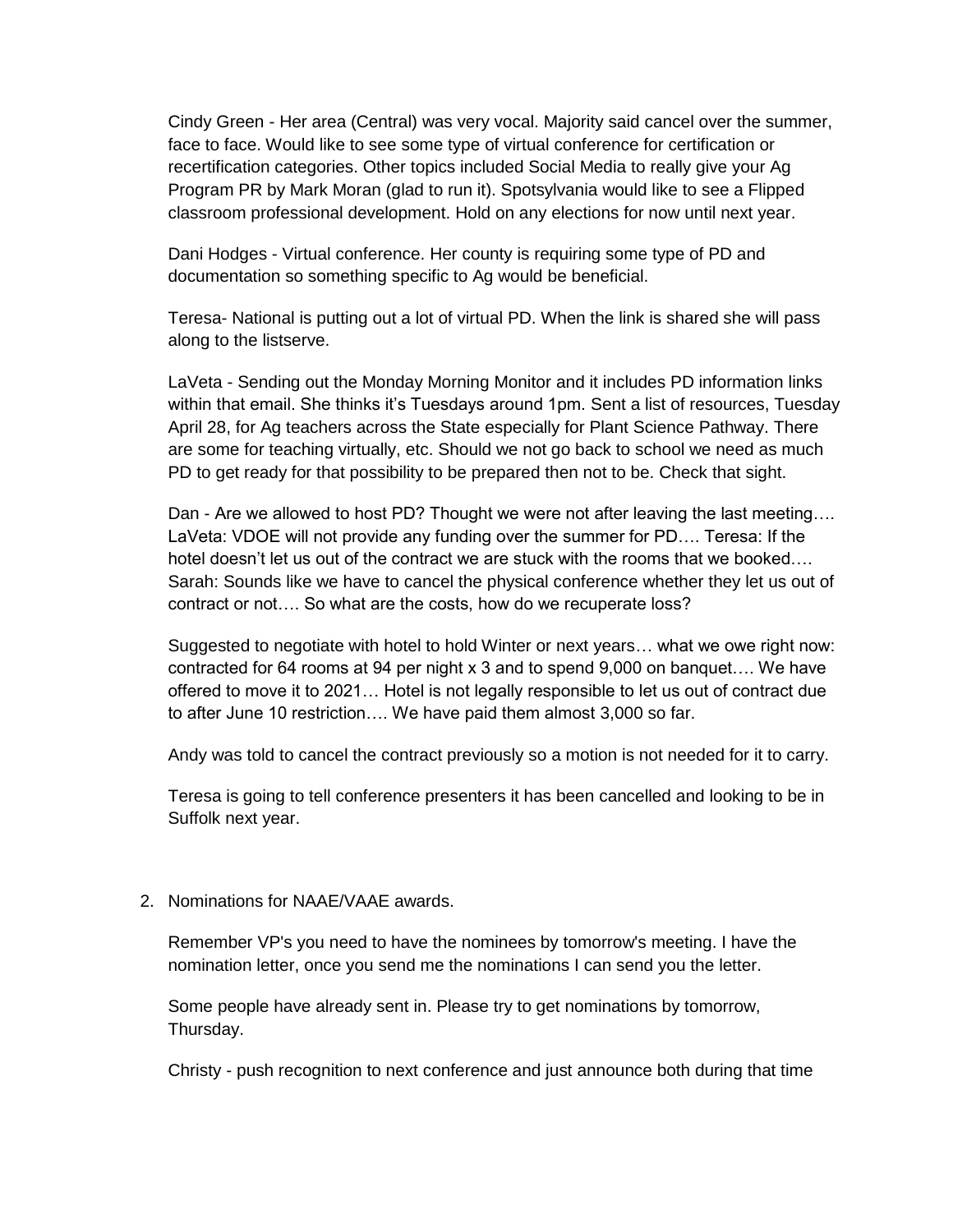Susan - yes, bumping a year seems to make sense at this point

It Stands for now! … Maybe get a picture and post on a webpage.

3. Discuss the possibility of sponsorship.

Is it a good idea to pursue?

Asking for different levels of membership…. What do they get if they donate?

Tiered levels to show how much and what? Maybe work with Jennifer.

VAAE is not a 501C, we are a 501C5 which means we can engage in Political lobbying. Moving toward the foundation so that the companies that sponsor us can get a tax deduction letter.

Motion: Sarah Jo Jones

2ND: Susan Hillerary

Motion Passed!

4. Moving forward nominations/elections for officers.

Each VP is to bring forth their nominations from their areas to the meeting tomorrow.

President elect?

State Secretary?

VACTE rep?

VAAE Area VP?

VAAE Area Sec?

Cindy: Suggested to keep slate right now.….. Sarah Jo: Area has not met yet…… Dani: Area has none and with no communication we should wait to when people are together…. Right now we are only taking nominations……..

The only officer that the majority elects is President Elect (Blue Ridge must nominate... at this time they have not met; should be in a few weeks).....the rest are area elections/nominations